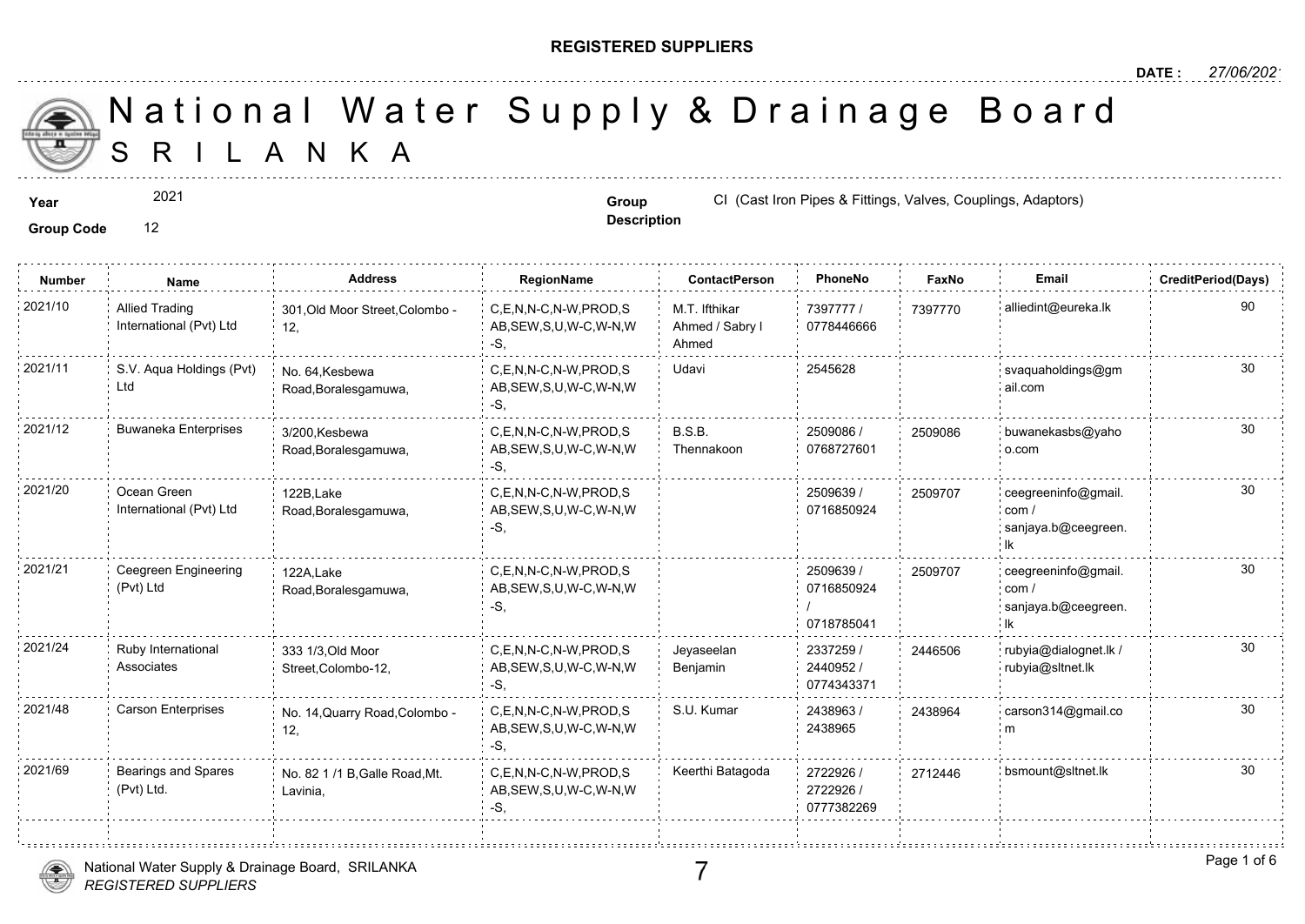

2021

**Description**

**Year CI** (Cast Iron Pipes & Fittings, Valves, Couplings, Adves, C<sub>op</sub> CI (Cast Iron Pipes & Fittings, Valves,

| <b>Number</b> | Name                                         | <b>Address</b>                                           | RegionName                                                   | <b>ContactPerson</b>   | PhoneNo                                       | Faxl   |
|---------------|----------------------------------------------|----------------------------------------------------------|--------------------------------------------------------------|------------------------|-----------------------------------------------|--------|
| 2021/83       | Megatech (Pvt) Limited                       | No.66/4, Havelock<br>Road, Colombo 05,                   | C.E.N.N-C.N-W.PROD.S<br>AB, SEW, S, U, W-C, W-N, W<br>-S.    | MPBV Salgado           | 2581117/<br>2598137 /<br>4510858 /<br>4517858 | 259448 |
| 2021/90       | <b>Bright Way Enterprisies</b>               | No. 323,3/15,3rd Floor, Old<br>Moor Street, Colombo 12,  | C,E,N,N-C,N-W,PROD,S<br>AB, SEW, S, U, W-C, W-N, W<br>-S,    | S. Kanapathy           | 0771895599<br>0718307921                      | 233585 |
| 2021/96       | Osaka Impex                                  | 30/2/1, Abdul Jabbar<br>Mawatha, Colombo 12,             | C,E,N,N-C,N-W,PROD,S<br>AB, SEW, S, U, W-C, W-N, W<br>-S,    | A. Rajaguru            | 2338864 /<br>2422942                          | 242294 |
| 2021/97       | Wasanaa Impex                                | 30,2nd Floor, Abdul Jabbar<br>Mawatha, Colombo 12,       | C.E.N.N-C.N-W.PROD.S<br>AB, SEW, S, U, W-C, W-N, W<br>-S.    | S. Vijayakumar         | 2433944 /<br>0712124450                       | 242294 |
| 2021/99       | Uni Royal Enterprises                        | 30-3, Second Floor, Abdul<br>Jabbar Mawatha, Colombo 12, | C.E.N.N-C.N-W.PROD.S<br>AB, SEW, S, U, W-C, W-N, W<br>-S.    | Krishana Kumar         | 2478886 /<br>2541885 /<br>0766619811          |        |
| 2021/102      | <b>Marshal Trading</b><br>Company            | No. 232, Old Moor<br>Street, Colombo 12,                 | C,E,N,N-C,N-W,PROD,S<br>AB, SEW, S, U, W-C, W-N, W<br>$-S$ . | DAJ Sydney             | 2343452                                       | 233325 |
| 2021/106      | Mech Pump Systems<br>(Pvt) Ltd               | No.521, 1/1, Negombo<br>Road, Peliyagoda,                | C.E.N.N-C.N-W.PROD.S<br>AB, SEW, S, U, W-C, W-N, W<br>$-S$ . | <b>DBU Sirinanda</b>   | 0777582900<br>/4610026/<br>4544878            | 293019 |
| 2021/107      | Seven Ways (Pvt) Ltd.                        | No. 933A/B1, Peradeniya<br>Road, Kandy,                  | C.E.N.N-C.N-W.PROD.S<br>AB, SEW, S, U, W-C, W-N, W<br>-S.    | A.M.L. Gunaratne       | 0812075733<br>0778105682                      |        |
| 2021/108      | <b>Hydro Serve</b><br>Engineering (Pvt) Ltd. | No. 66/4- 2/1, Havelock<br>Road, Colombo 05,             | C.E.N.N-C.N-W.PROD.S<br>AB, SEW, S, U, W-C, W-N, W<br>-S.    | Milroy<br>Bulathsinghe | 2594344 /<br>0777775206                       | 259434 |
|               |                                              |                                                          |                                                              |                        |                                               |        |

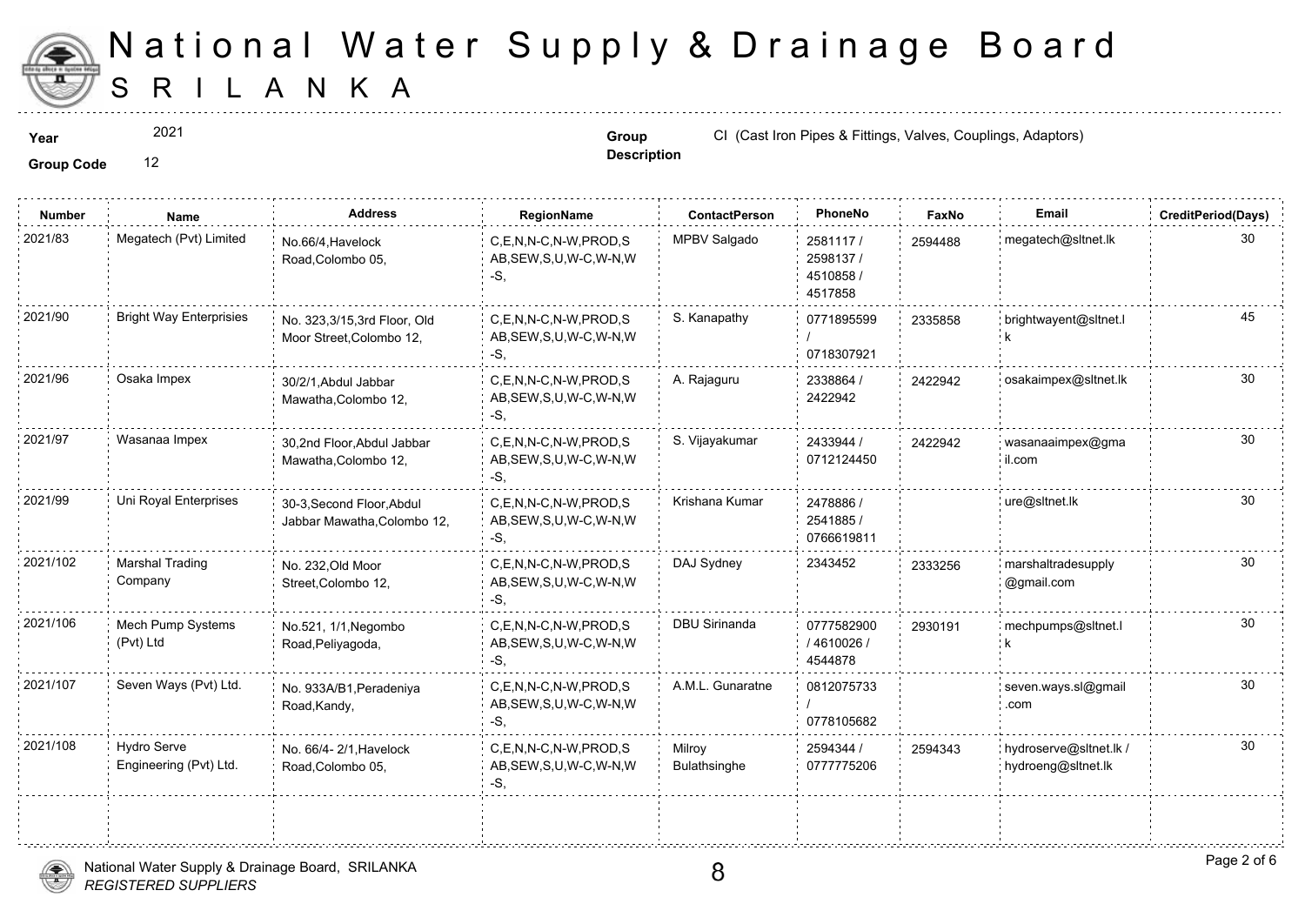

2021

**Description**

**Year Group CI** (Cast Iron Pipes & Fittings, Valves, Couplings, Adves, Couplings, Adves, Couplings, Adves, Couplings, Adves,

| <b>Number</b> | Name                                              | <b>Address</b>                                                     | <b>RegionName</b>                                            | <b>ContactPerson</b>                                 | PhoneNo                                            | Faxl   |
|---------------|---------------------------------------------------|--------------------------------------------------------------------|--------------------------------------------------------------|------------------------------------------------------|----------------------------------------------------|--------|
| 2021/164      | Romasha Engineers<br>(Pvt) Ltd                    | No. 52/1A, Old Kesbewa Road,<br>Gangodawila, Nugegoda,             | C,E,N,N-C,N-W,PROD,S<br>AB, SEW, S, U, W-C, W-N, W<br>-S.    | Roshan M<br>Vithanarachchi                           | 2820420                                            | 276999 |
| 2021/179      | Innovate Trading                                  | No. 26/26,3rd<br>Lane, Alubogahalandha,<br>Mavittara, Piliyandala, | C,E,N,N-C,N-W,PROD,S<br>AB, SEW, S, U, W-C, W-N, W<br>-S.    | Yasitha C<br>Kumarasinghe                            | 5332266 /<br>0714203203                            | 533226 |
| 2021/181      | <b>Techno Solutions</b><br><b>Private Limited</b> | No. 09, D.W. Rupasinghe<br>Mw, Nugegoda,                           | C,E,N,N-C,N-W,PROD,S<br>AB, SEW, S, U, W-C, W-N, W<br>-S.    | Roshan                                               | 2824606 /<br>2824609                               |        |
| 2021/184      | Savinda Enterprises<br>(Pvt) Ltd.                 | No. 176/F, Saranatissa<br>Mw, Kahathuduwa, Polgasowita             | C,E,N,N-C,N-W,PROD,S<br>AB, SEW, S, U, W-C, W-N, W<br>-S,    | P L Uduwana                                          | 2705733                                            | 270573 |
| 2021/204      | Eastern Trading<br>Company                        | 273, Old Moor Street, Colombo -<br>12,                             | C,E,N,N-C,N-W,PROD,S<br>AB, SEW, S, U, W-C, W-N, W<br>-S,    | K. Gopal / S. Sivaji                                 | 2431544 /<br>2447290 /<br>2333644                  | 244729 |
| 2021/208      | <b>Allied Trading</b><br>International (Pvt) Ltd  | 301, Old Moor Street, Colombo -<br>12,                             | C,E,N,N-C,N-W,PROD,S<br>AB, SEW, S, U, W-C, W-N, W<br>-S,    | M.T. Ifthikar<br>Ahmed / Sabry<br>Ifthikar Ahmed     | 7397777 /<br>0778446699<br>0778446666              | 739777 |
| 2021/220      | R.N.A. Engineering                                | No. 37, Eanest Place,<br>Lakshapathiya, Moratuwa,                  | C,E,N,N-C,N-W,PROD,S<br>AB, SEW, S, U, W-C, W-N, W<br>-S,    | E.A. A. Prasanna<br>Edirisinghe                      | 2649667 /<br>2649337 /<br>0777915438<br>0718618808 | 264966 |
| 2021/226      | Jedara International<br>(Pvt) Ltd                 | No. 58/1, Peiris Mawatha,<br>Kalubowila, Dehiwala,                 | C.E.N.N-C.N-W.PROD.S<br>AB, SEW, S, U, W-C, W-N, W<br>$-S$ , | Damith<br>Wickramasinghe /<br>Janaka<br>Edirisooriya | 2764957 /<br>2765958 /<br>2766363                  | 441195 |
|               |                                                   |                                                                    |                                                              |                                                      |                                                    |        |

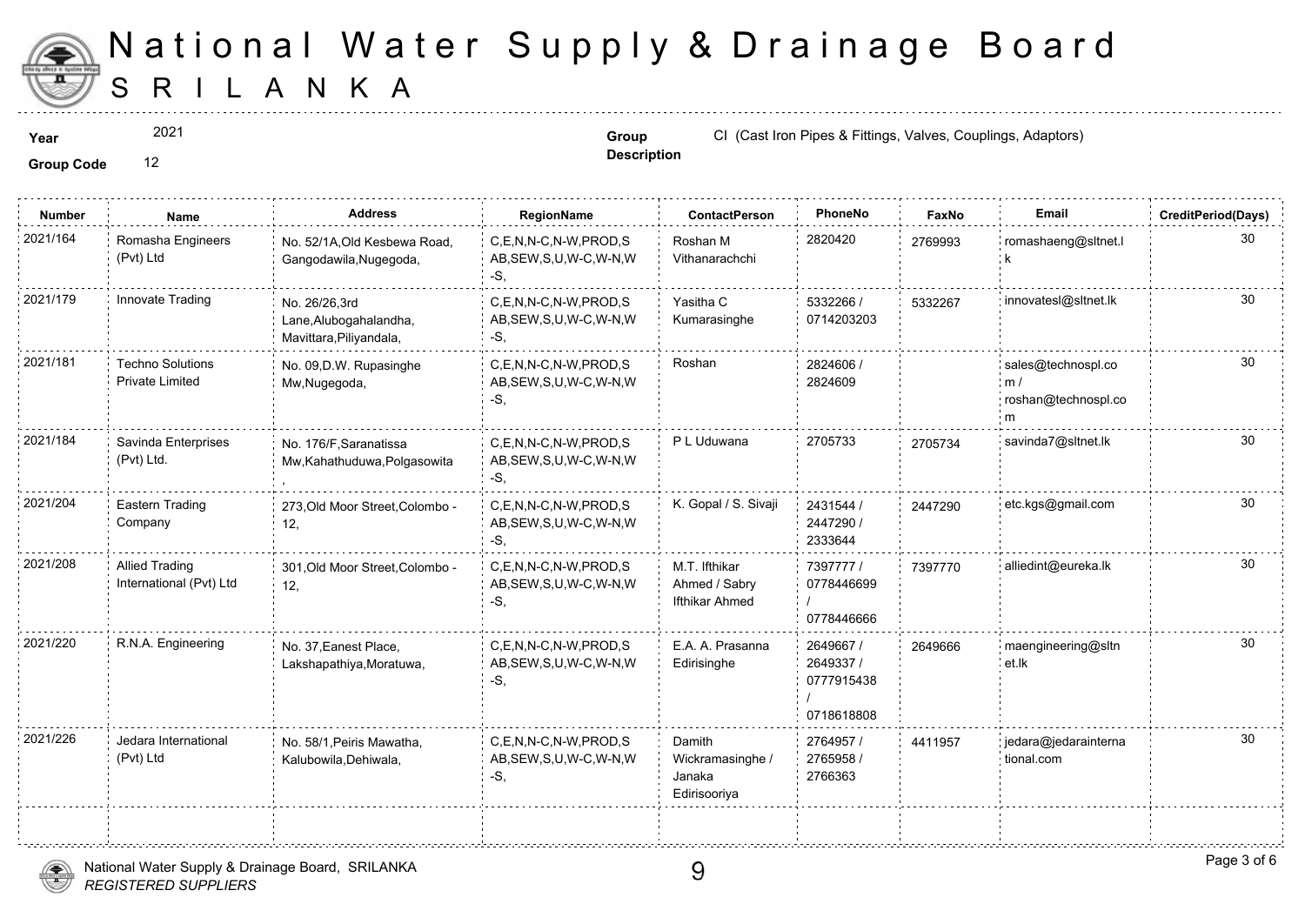

2021

**Description**

**Year Group CI** (Cast Iron Pipes & Fittings, Valves, Couplings, Adves, Couplings, Adves, CI (Cast Iron Pipes & Fittings, Valves,

**Group Code** 12

| <b>Number</b> | Name                                           | Address                                                 | RegionName                                                   | <b>ContactPerson</b>       | PhoneNo                  | Faxl   |
|---------------|------------------------------------------------|---------------------------------------------------------|--------------------------------------------------------------|----------------------------|--------------------------|--------|
| 2021/249      | K P Projects<br>International (Pvt) Ltd        | No. 185/6, Katuwana<br>Road, Homagama,                  | C,E,N,N-C,N-W,PROD,S<br>AB, SEW, S, U, W-C, W-N, W<br>-S.    | T.B Priyantha              | 2855390 /<br>2555396     | 285532 |
| 2021/258      | Central Agencies (Pvt)<br>Ltd                  | 127, Kotugodella<br>Veediya, Kandy,                     | C,E,N,N-C,N-W,PROD,S<br>AB, SEW, S, U, W-C, W-N, W<br>-S.    | P.Shanmugam                | 0812224203               | 081223 |
| 2021/278      | Chamara Engineering<br>(Pvt) Ltd               | 315/A, Awissawella<br>Road, Wellampitiya,               | C,E,N,N-C,N-W,PROD,S<br>AB, SEW, S, U, W-C, W-N, W<br>-S.    | Prabath<br>Wijayawardana   | 2534933 /<br>0718879650  | 071937 |
| 2021/330      | MK Power Technology<br>(Pvt) Ltd.              | No. 48/10, Wasana<br>Mawatha, Baddegana, Pita<br>Kotte, | C.E.N.N-C.N-W.PROD.S<br>AB, SEW, S, U, W-C, W-N, W<br>$-S$ . | Mettananda<br>Karunanayake | 0769643210<br>0774443600 |        |
| 2021/333      | C Ceylon Suppliers (Pvt)<br>Ltd                | No. 21, Palm Grove, Colombo -<br>03,                    | C,E,N,N-C,N-W,PROD,S<br>AB, SEW, S, U, W-C, W-N, W<br>$-S$ . | Ravindra De Mel            | 0718716852               |        |
| 2021/334      | Fruntrunner<br>International                   | No. 21, Palm Grove, Colombo<br>03.                      | C.E.N.N-C.N-W.PROD.S<br>AB, SEW, S, U, W-C, W-N, W<br>$-S$ . | W Ravindra De<br>Mel       | 0718716852               |        |
| 2021/338      | <b>M&amp;E Turnkey Engineers</b><br>(Pvt) Ltd. | No. 215/D, Galle<br>Road, Ratmalana,                    | C,E,N,N-C,N-W,PROD,S<br>AB, SEW, S, U, W-C, W-N, W<br>-S.    | VC Soysa                   | 2731265                  | 273126 |
| 2021/364      | Kanlan Industrial<br>Solutions                 | No. 164/19/1, Samanala<br>Uyana, Pittugala, Malabe,     | C,E,N,N-C,N-W,PROD,S<br>AB, SEW, S, U, W-C, W-N, W<br>$-S$ . | Anukalpa<br>Hemachandra    | 2413666/077<br>3143438   |        |
| 2021/411      | Rower International                            | 364-1/1, Old Moor<br>Street, Colombo 12,                | C,E,N,N-C,N-W,PROD,S<br>AB, SEW, S, U, W-C, W-N, W<br>-S.    | A Aravindakumar            | 2391700 /<br>0777634321  | 239970 |
| 2021/421      | Union Hardware                                 | 278, Galle Road, Ratmalana,                             | C.E.N.N-C.N-W.PROD.S<br>AB, SEW, S, U, W-C, W-N, W<br>-S.    | <b>ACM Mansoor</b>         | 2761100                  | 273725 |



10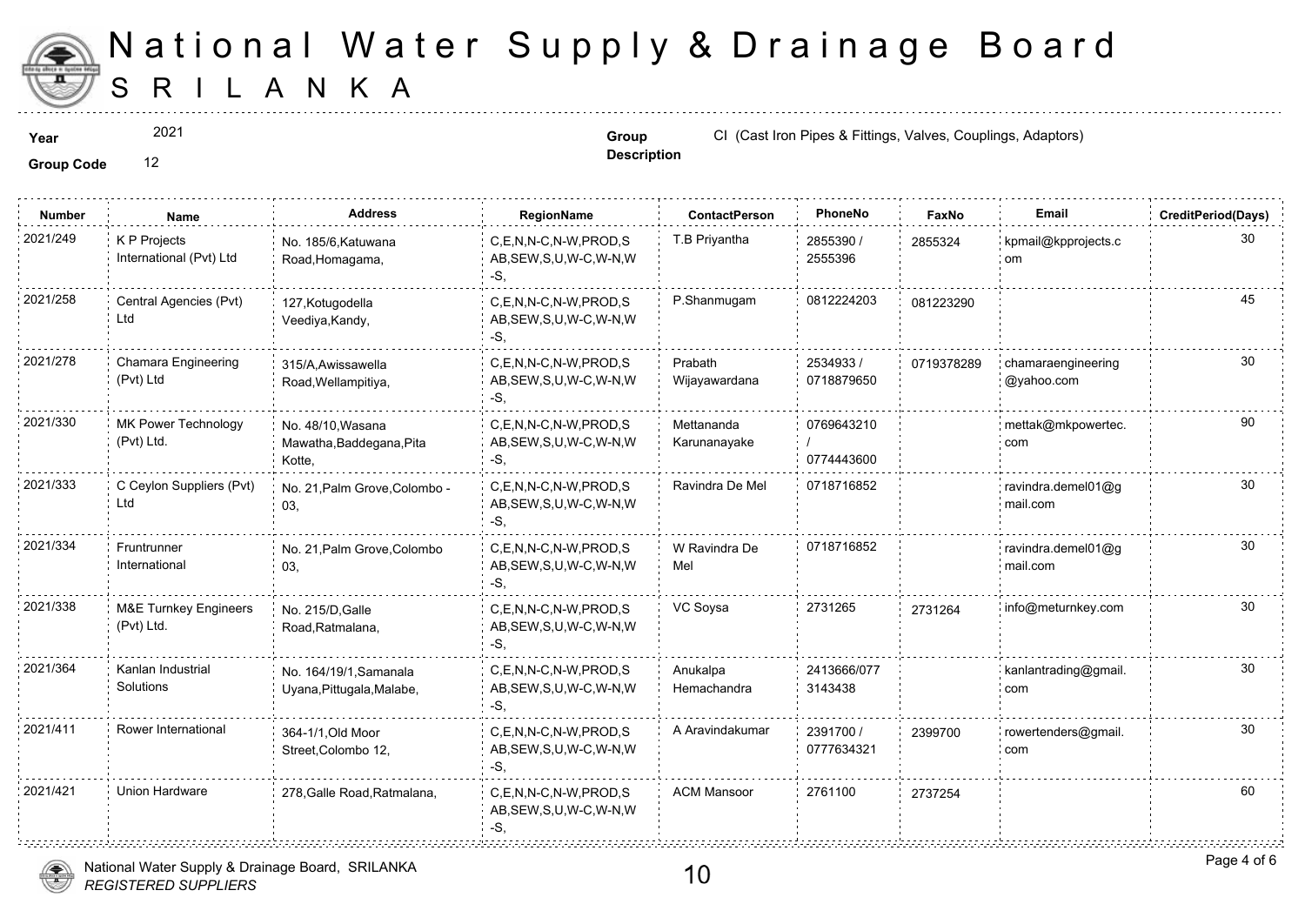

2021

**Description**

**Year Group CI** (Cast Iron Pipes & Fittings, Valves, Couplings, Adves, Couplings, Adves, Couplings, Adves, Couplings, Adves,

| <b>Number</b> | Name                                        | <b>Address</b>                                          | RegionName                                                   | <b>ContactPerson</b>        | PhoneNo                            | Faxl             |
|---------------|---------------------------------------------|---------------------------------------------------------|--------------------------------------------------------------|-----------------------------|------------------------------------|------------------|
| 2021/433      | IMSL International (Pvt)<br>Ltd.            | No.145, Dambulla Road, Naula,<br>Matale,                | C,E,N,N-C,N-W,PROD,S<br>AB, SEW, S, U, W-C, W-N, W<br>$-S$ , | Imalka Chalith<br>Liyanage  | 0777957495                         |                  |
| 2021/442      | <b>Tech Way Engineering</b><br>(Pvt) Ltd.   | No. 335, Mihintala<br>Road, Anuradhapura,               | C.E.N.N-C.N-W.PROD.S<br>AB, SEW, S, U, W-C, W-N, W<br>$-S,$  | <b>B</b> Sirisena           | 0252227016                         | 025223           |
| 2021/470      | Diesel & Motor<br><b>Engineering PLC</b>    | No. 65, Jetawana<br>Road, Colombo 14,                   | C,E,N,N-C,N-W,PROD,S<br>AB, SEW, S, U, W-C, W-N, W<br>-S.    | Niroshan Pushpa<br>Kumara   | 2449797 /<br>24645 /<br>0769370645 | 244908<br>420989 |
| 2021/487      | Hovael Holdings (Pvt)<br>Ltd.               | No. 245/55, Old Avissawella<br>Road, Orugodawatte,      | C,E,N,N-C,N-W,PROD,S<br>AB, SEW, S, U, W-C, W-N, W<br>$-S$ . | Sidath Kapila<br>Wijeyratne | 2531636-9 /<br>0777748775          | 253164           |
| 2021/490      | Cooper International                        | No.293,1/1 First Floor, Old Moor<br>Street, Colombo 12, | C.E.N.N-C.N-W.PROD.S<br>AB, SEW, S, U, W-C, W-N, W<br>-S.    | R Dhananjith                | 2433659 /<br>2444868               | 233714           |
| 2021/493      | <b>Power Steels</b>                         | No. 320,2nd Floor,Old Moor<br>Street, Colombo 12,       | C,E,N,N-C,N-W,PROD,S<br>AB, SEW, S, U, W-C, W-N, W<br>$-S$ . | P<br>Sithambaranatha<br>n   | 2459045                            |                  |
| 2021/494      | A.S.K. Engineering &<br>Services (Pvt) Ltd. | No. 176/3, Dalthara, Piliyandala,                       | C.E.N.N-C.N-W.PROD.S<br>AB, SEW, S, U, W-C, W-N, W<br>-S,    | ASK Silva                   | 2619552/<br>0779822568             |                  |
| 2021/543      | <b>Rubberplex Enterprises</b>               | 205/1, Bandaragama<br>Road, Kesbewa,                    | C.E.N.N-C.N-W.PROD.S<br>AB, SEW, S, U, W-C, W-N, W<br>-S.    | VS Kumararathne             | 2703883/<br>0771241334             |                  |
| 2021/548      | <b>Millennium Solution</b>                  | No. 49, Kandy<br>Road, Peliyagoda,                      | C,E,N,N-C,N-W,PROD,S<br>AB, SEW, S, U, W-C, W-N, W<br>-S,    | Subash<br>Madumadawa        | 0766327580<br>0117090701           |                  |
|               |                                             |                                                         |                                                              |                             |                                    |                  |